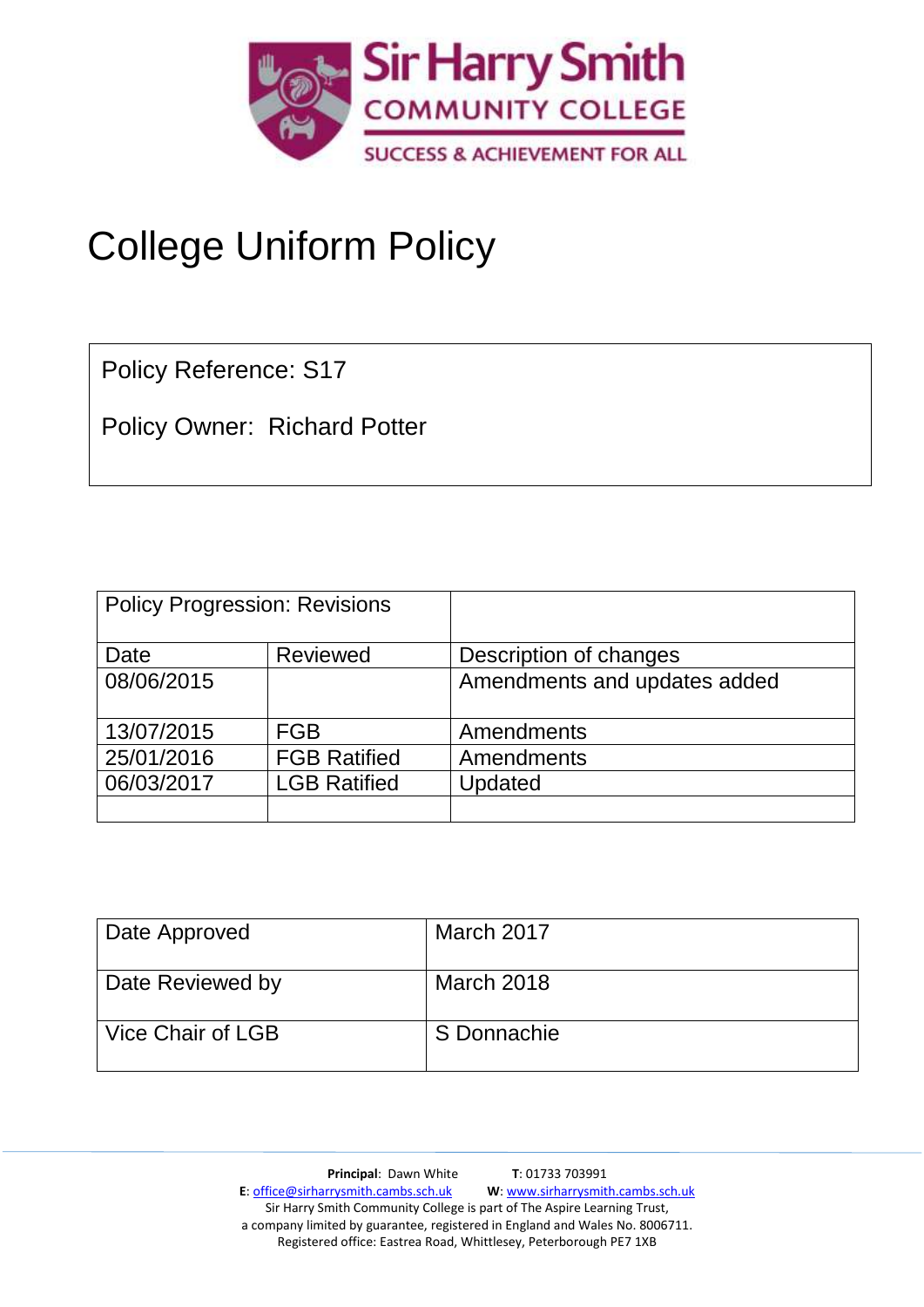# **College Uniform Policy**

Sir Harry Smith Community College expects students' appearance to be smart and presentable. The uniform policy has been developed with the purpose of ensuring that students are smart, safe and have clear guidelines of College expectations. A high standard of personal appearance is expected of all students. We believe that a smart uniform, worn properly, is very important because it demonstrates the pride that students take in the College and signals their readiness to be part of the learning community.

We expect all students to wear full uniform at all times. The College therefore reserves the right to ask students to remove items of clothing, adornments (i.e. badges, sweatbands, hats, scarves, ornate belts) or jewellery, which are deemed contrary to the spirit of the policy in the opinion of the leaders of the College. We also reserve the right to ask students to remove excess makeup and/or nail varnish.

## **The College uniform for students in Years 7 - 11 is as follows:**

- Plain white polo shirt with College logo.
- Tailored black trousers or black SHSCC skirt (**modest length and fit).** Black skirts with SHSCC logo are available in two styles; one pleated and one plain with pockets. Alternatively, tailored shorts or culottes may be worn.
- Maroon College sweatshirt or cardigan (in Years 7 to 10). Black College sweatshirt or cardigan (in Year 11).
- Black, low-heeled footwear (**i.e. less than 2" in height) - or plain black plimsolls. No sports or fashion logos or decoration should be visible on footwear.** Opentoed shoes are not suitable, for health and safety reasons.
- Tights should be plain black, no patterns.
- Coats should be kept in lockers and should not be worn around the building.

# *If you have any concerns or queries before purchasing uniform items, please contact the College for clarification.*

## **Jewellery and Body Piercing**

Students may wear an inexpensive watch, one pair of studs in the lower lobes and one small nose stud. Hooped earrings, including sleepers, are not allowed. Students who choose to wear studs must remove them for PE. No body jewellery is allowed (tongue, lip, eyebrow, belly button, etc.). Any jewellery brought into College is at students' own risk. Facial piercings (other than a single small nose stud) are not allowed and students will not be allowed to mask such a piercing with a plaster from first aid.

If a student wishes to have body pierced jewellery other than that allowed by the College, we stipulate that they have the piercing done at the beginning of the long summer holiday. This gives several weeks for the piercing to establish itself. The student is then able to take out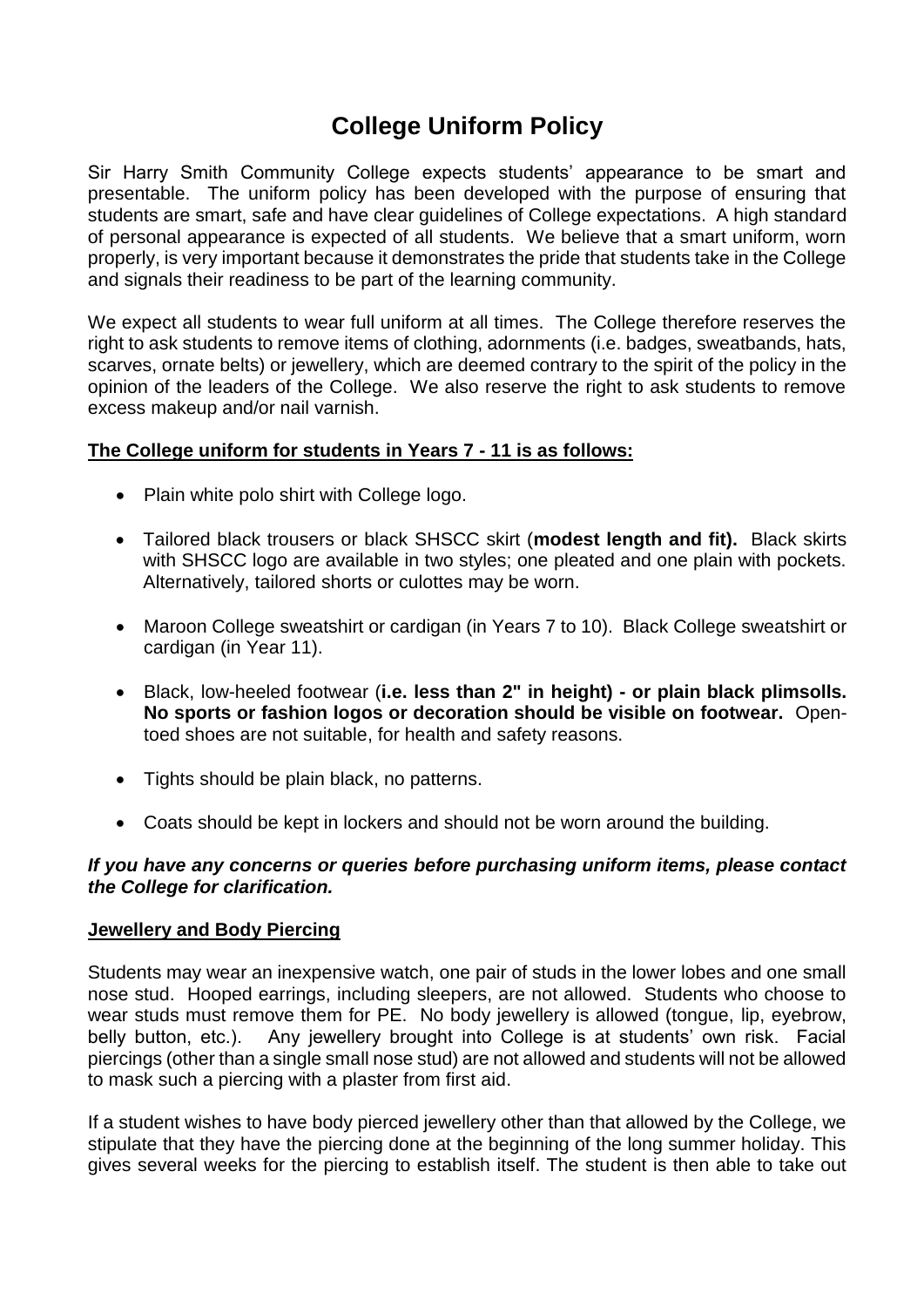the stud/ring safely to attend College, but to replace it at home. Any student wearing a ring or stud other than those allowed in the uniform code, who will not remove it on request, will be thought of as being unco-operative with the rules of the College. Lack of co-operation may result in isolation in the BSU or exclusion.

# **Make-up**

Students may only wear a very small amount of **discreet** make-up and **clear nail varnish**. Any student unsure about how much make-up counts as discreet should seek advice from their Year Leader or the Behaviour Support Unit.

## **Hair**

Hairstyles and hair colours which stand out in an unacceptable way and which may have a detrimental effect on the reputation of the College are not encouraged. Symbols shaved into the hair are not acceptable. The College reserves the right to request, and expect, students to make changes to their hair, if this is deemed the case. In extreme circumstances, a student can be refused admission to the College until the hairstyle and/or colour is considered acceptable. Hairstyles should not be patterned, stepped or shaved, and cut no shorter than a number 2.

## **Equipment**

- Pens (blue/black), pencils, ruler, rubber, pencil sharpener, protractor, compasses, calculator and glue stick.
- All the above items can be purchased from the exams office. In addition, students may purchase other items such as art sketch books and revision booklets.
- Many students find it useful to have the following items: coloured pens/pencils and a USB pen.
- Students will need a sturdy bag in which to carry equipment and books. They will be issued with several text books which should be looked after and returned in a reasonable condition.

**Please note:** *This is general information. As you know "fashion trends" come and go so our*  list cannot be exhaustive. It is at the discretion of the Principal of the College to take action *regarding any fashion trend or hairstyle which we feel is unacceptable.*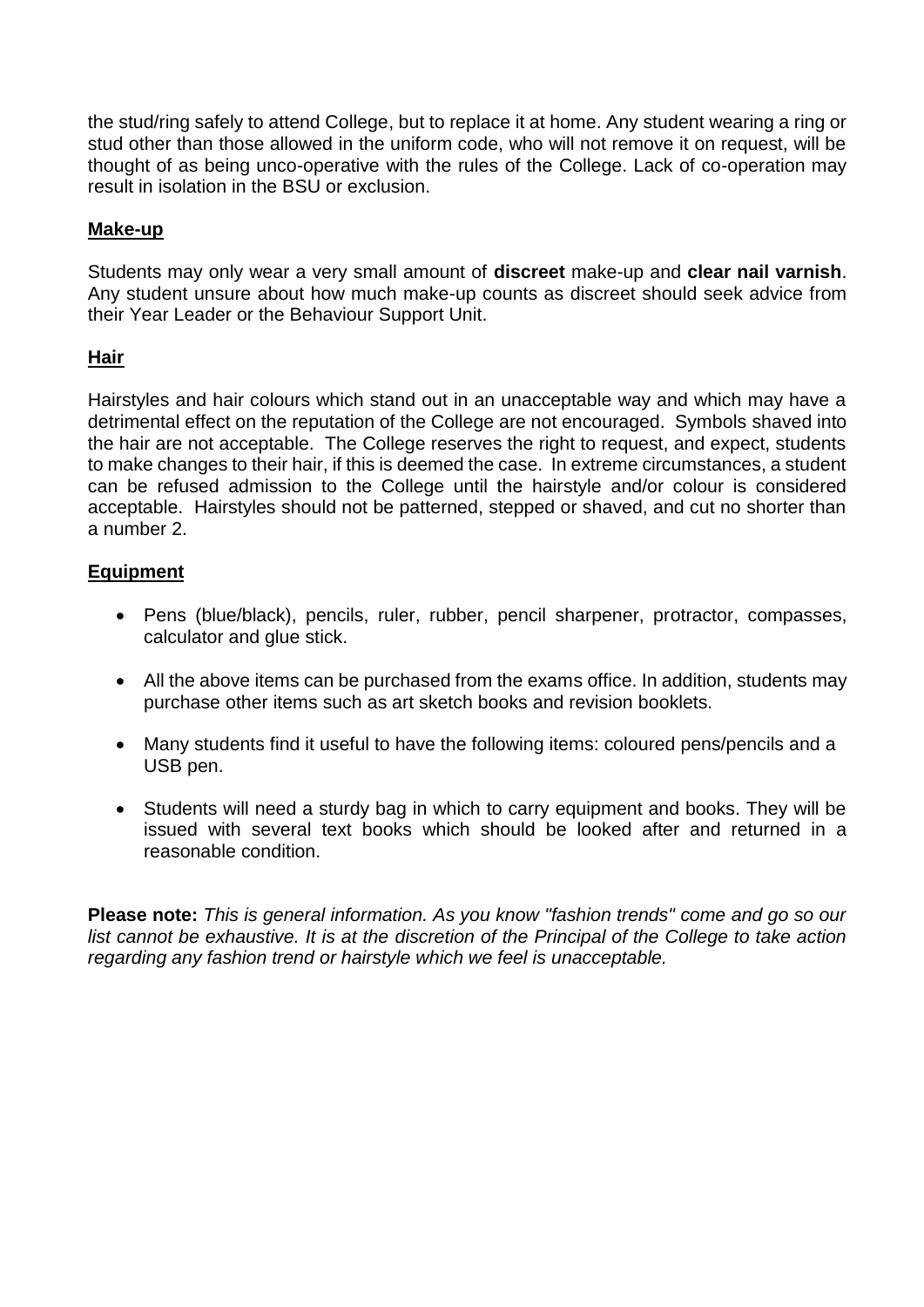| Item                                       | <b>Colour</b> | <b>Description</b>                                                                                                                                                                                                            | Image |
|--------------------------------------------|---------------|-------------------------------------------------------------------------------------------------------------------------------------------------------------------------------------------------------------------------------|-------|
| <b>Shirt</b>                               | White         | Plain white College polo shirt<br>with logo                                                                                                                                                                                   |       |
| <b>Sweatshirt</b><br>Year $7 -$<br>Year 10 | Maroon        | Plain maroon sweatshirt with<br>College logo                                                                                                                                                                                  |       |
| <b>Sweatshirt</b><br>Year 11               | <b>Black</b>  | Plain black sweatshirt with<br>College logo                                                                                                                                                                                   |       |
| <b>Skirt</b>                               | <b>Black</b>  | <b>Black SHSCC skirt</b><br>(modest length and fit).<br>Black skirts with SHSCC logo<br>are available in two styles; one<br>pleated and one plain with<br>pockets. Alternatively, tailored<br>shorts or culottes may be worn. |       |
| <b>Tailored</b><br><b>Trousers</b>         | <b>Black</b>  | Must be a traditional<br>formal 'suit' style trouser                                                                                                                                                                          |       |
| <b>Tights</b>                              | <b>Black</b>  | Plain, no patterns                                                                                                                                                                                                            |       |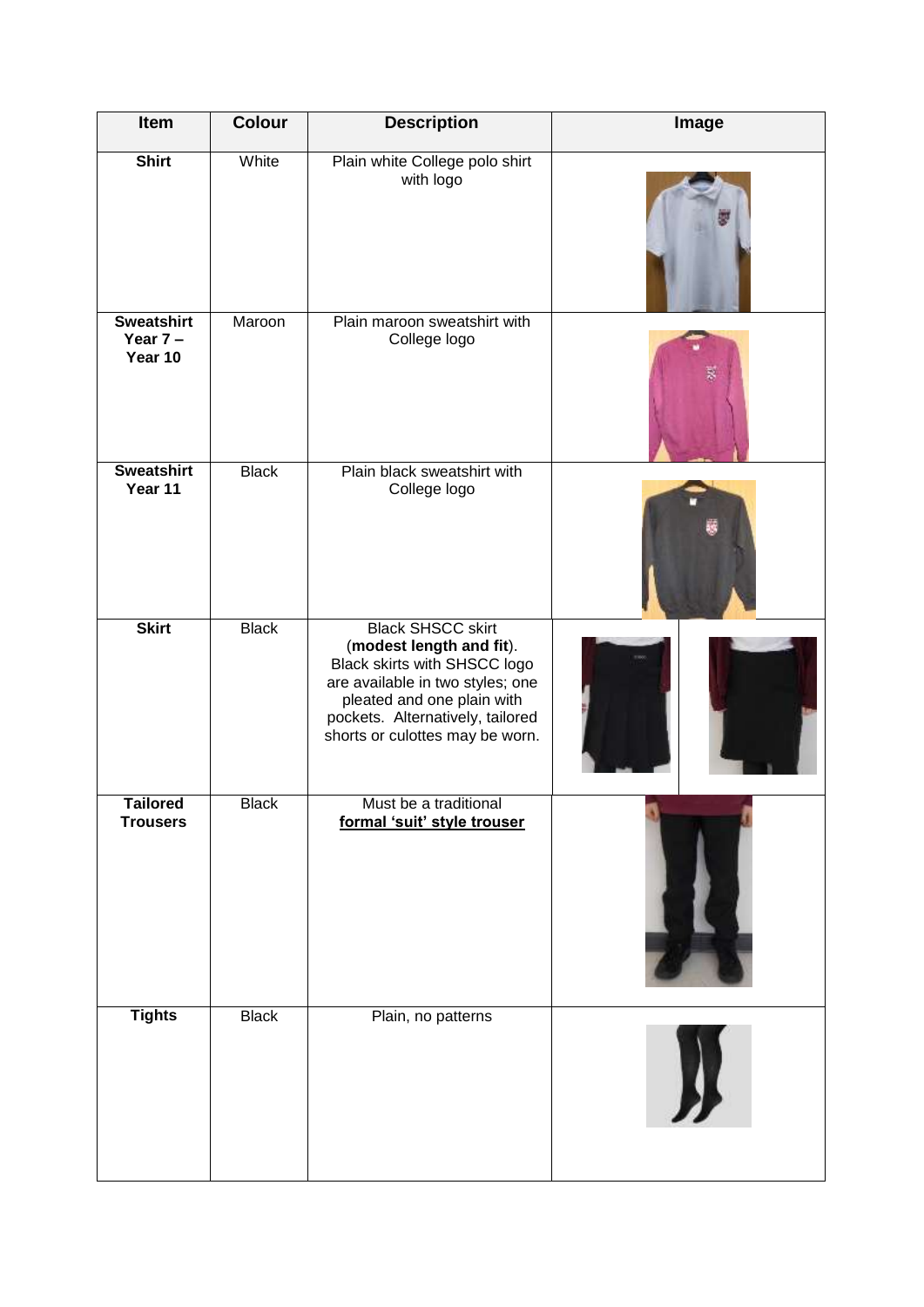| <b>Footwear</b>                                              | <b>Black</b>                    | Black, low-heeled footwear<br>(i.e. less than 2" in height) - or<br>plain black plimsolls. No<br>sports or fashion logos or<br>decoration should be visible<br>on footwear. Open-toed shoes<br>are not suitable for health and<br>safety reasons. |  |  |
|--------------------------------------------------------------|---------------------------------|---------------------------------------------------------------------------------------------------------------------------------------------------------------------------------------------------------------------------------------------------|--|--|
| <b>Socks</b>                                                 | Black, grey<br>or plain<br>dark | Plain                                                                                                                                                                                                                                             |  |  |
| Jewellery                                                    |                                 | Students may wear an<br>inexpensive watch, one pair of<br>studs in the lower lobes and one<br>small nose stud.                                                                                                                                    |  |  |
| Make-up                                                      |                                 | Discreet make up and clear nail<br>varnish only.                                                                                                                                                                                                  |  |  |
| PLEASE PUT STUDENT'S NAME ON ALL ITEMS OF UNIFORM AND PE KIT |                                 |                                                                                                                                                                                                                                                   |  |  |

# **Examples of how your uniform should look**

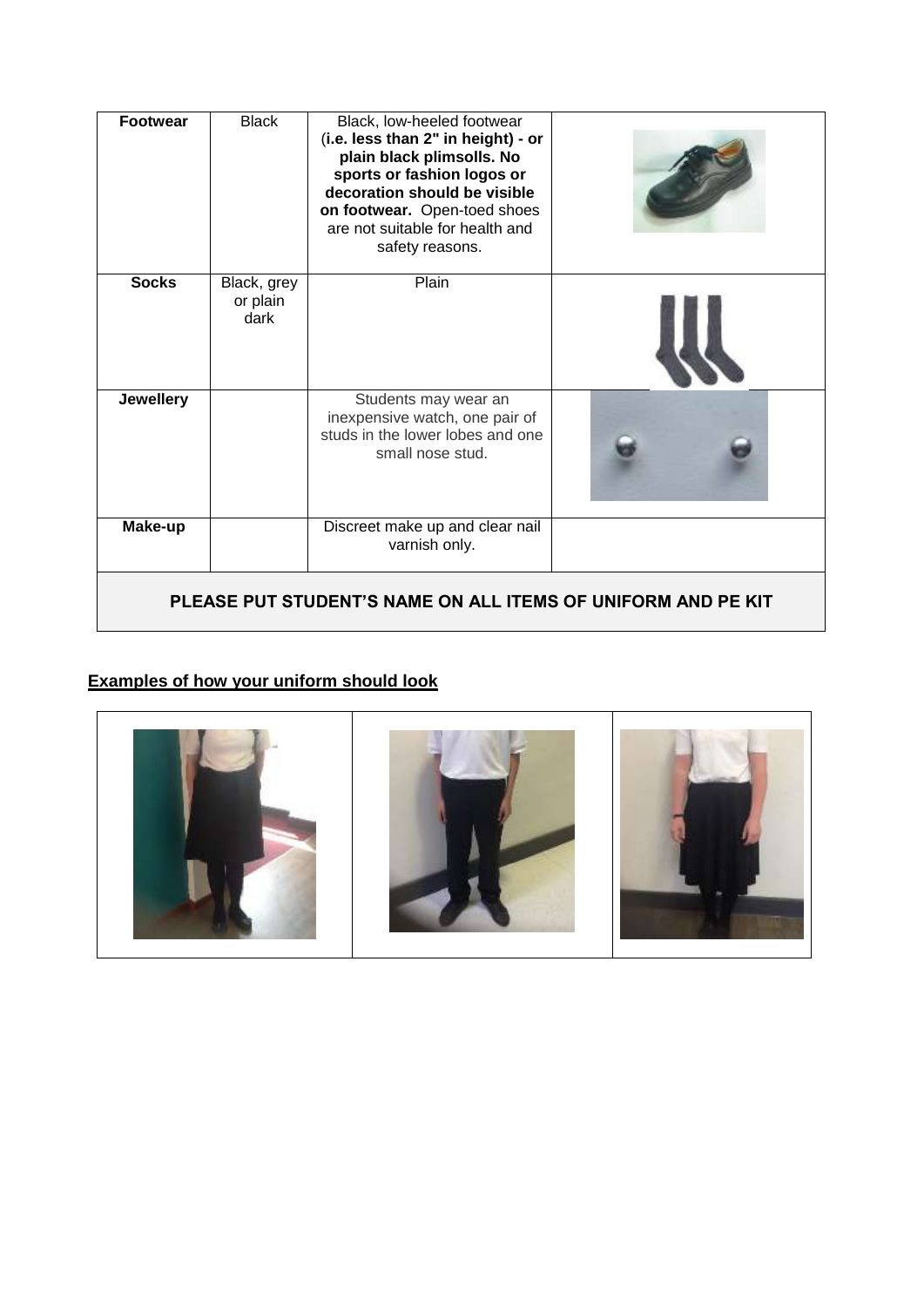# **SHSCC Footwear Guidance, December 2016**

#### **Acceptable shoe styles for school.**

Plain black shoes, low heeled, i.e. less than 2" in height - or plain black plimsolls. N.B. Shoes must be exclusively black, no sports or fashion logos or decoration should be visible on footwear and they must be below the ankle.





## **Unacceptable shoe styles for school.**

Trainers, regardless of colour, boots of any description, backless shoes, or trainer style shoes displaying their logo, even in black, are NOT permitted.

## **The College Physical Education uniform is as follows:**

## **Boys:**

- KS3 Maroon shorts (black tracksuit bottoms at teacher discretion when weather is cold).
- KS4 Maroon shorts or black tracksuit bottoms.
- Plain white PE top.
- Maroon rugby top.
- Trainers.

# **Girls:**

- KS3 Maroon shorts (black tracksuit bottoms at teacher's discretion when the weather is cold).
- KS4 Maroon shorts or black tracksuit bottoms (no leggings).
- Plain white PE top.